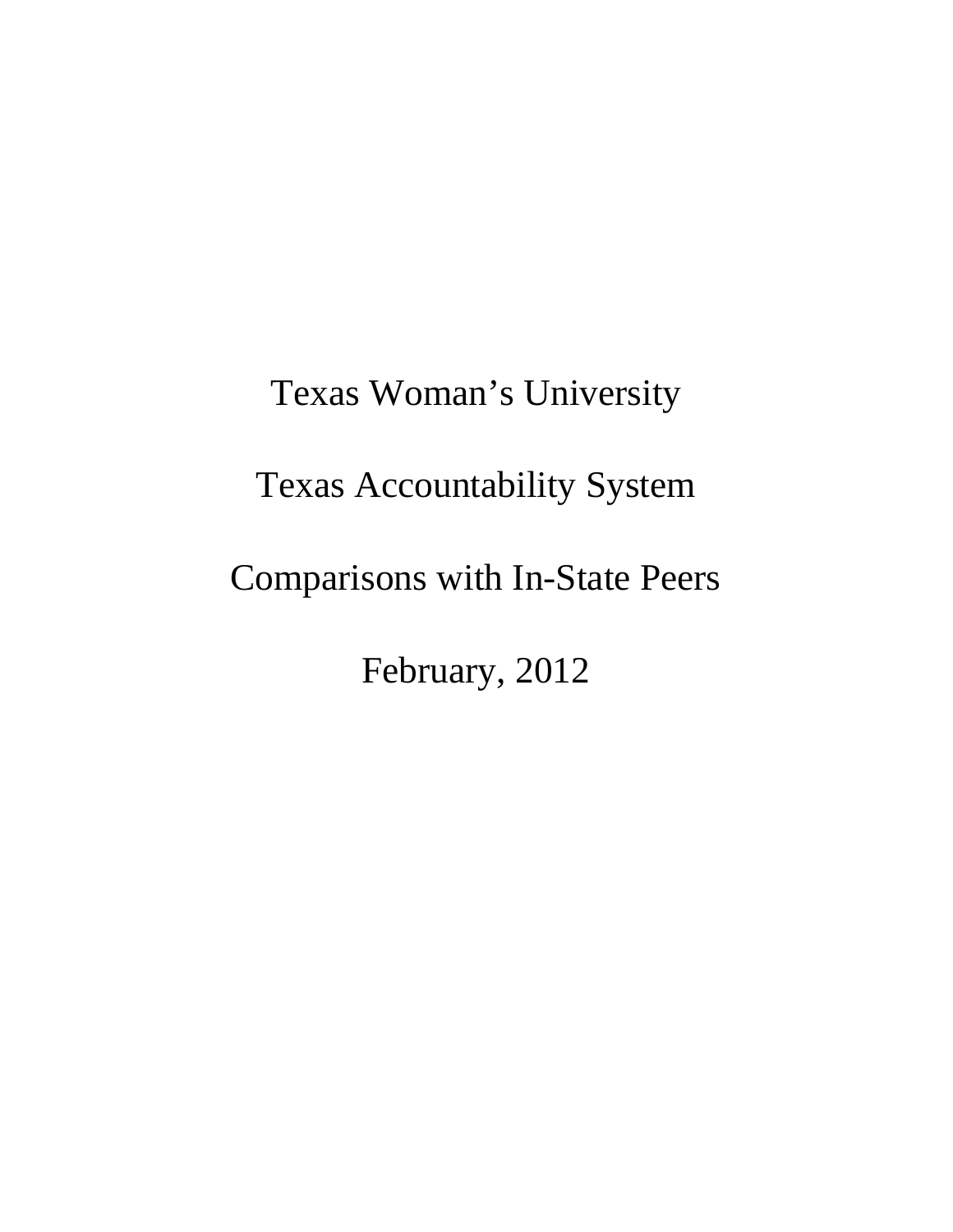#### Table of Contents

| Description                                                              | Page |
|--------------------------------------------------------------------------|------|
| Participation - Headcount Enrollment                                     | 3    |
| <b>Participation - FTE Enrollment</b>                                    | 4    |
| <b>Success - 4 Year Graduation Rates</b>                                 | 5    |
| <b>Success - 5 Year Graduation Rates</b>                                 | 6    |
| <b>Success - 6 Year Graduation Rates</b>                                 | 7    |
| <b>Success - Degrees Awarded</b>                                         | 8    |
| Excellence - Lower Division SCH Taught by Tenure/Tenure Track Faculty    | 9    |
| Excellence - Student/Faculty Ratio                                       | 10   |
| Research - Research Expenditures                                         | 11   |
| Research - Federal & Private Research Expenditures per FTE Faculty       | 12   |
| Institutional Efficiencies and Effectiveness - Administrative Cost Ratio | 13   |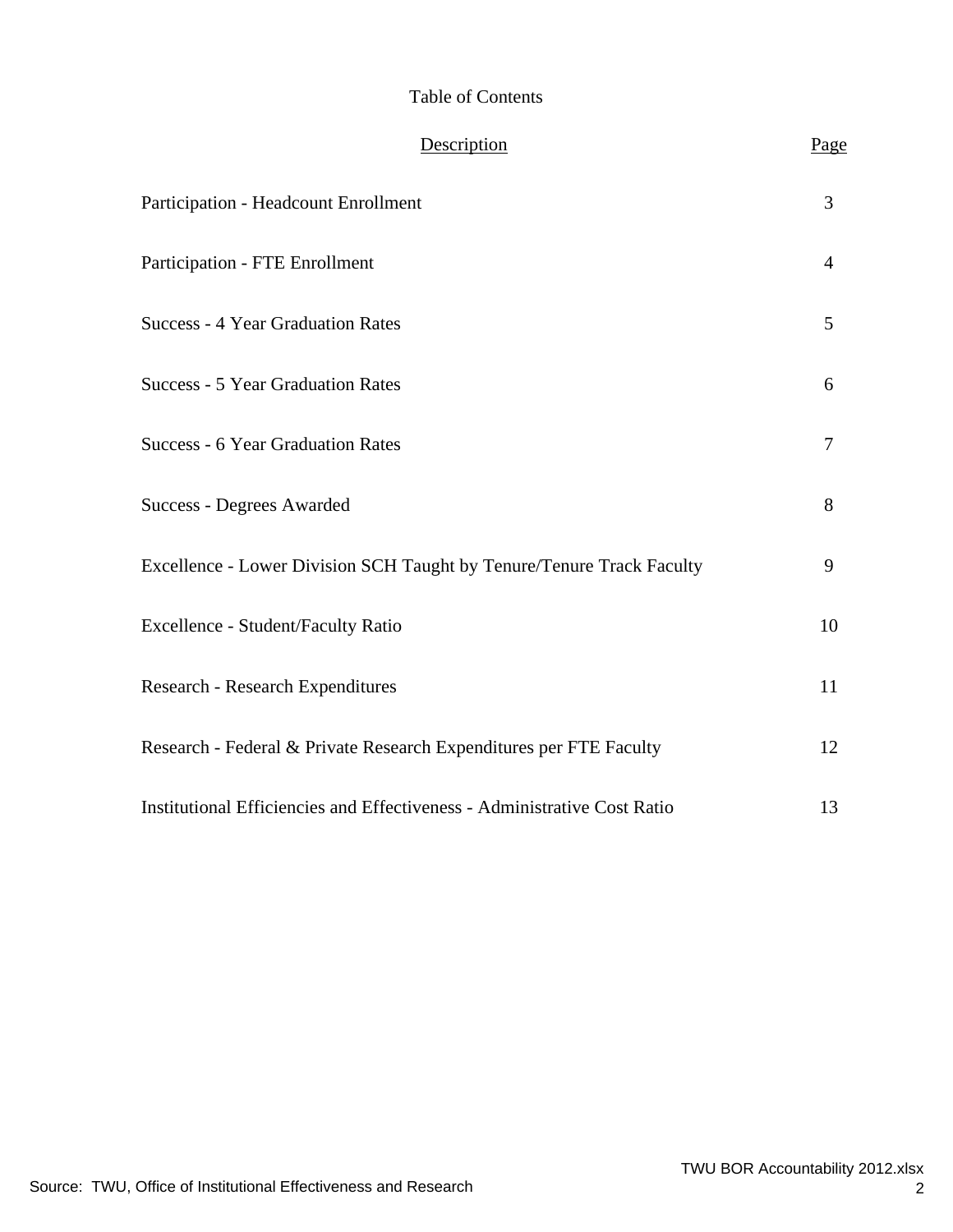# **TWU Comparisons with In State Peers Participation - Headcount Enrollment**

Definition: Total headcount enrollment as of the official census date in the fall semester.



| <b>Doctoral In-State Peer Group</b> | <b>Headcount Enrollment</b><br><b>Fall 2010</b> | <b>Headcount Enrollment</b><br><b>Fall 2011</b> |
|-------------------------------------|-------------------------------------------------|-------------------------------------------------|
| Texas State Univ-San Marcos         | 32,572                                          | 34,087                                          |
| Sam Houston State University        | 17,236                                          | 17,527                                          |
| <b>Texas Woman's University</b>     | 14,008                                          | 14,503                                          |
| Texas A&M Univ-Commerce             | 10.280                                          | 10.726                                          |
| Texas A&M Univ-Corpus Christi       | 10,033                                          | 10.162                                          |
| <b>Texas Southern University</b>    | 9,557                                           | 9.730                                           |
| Texas A&M Univ-Kingsville           | 6,586                                           | 6.731                                           |

**TWU Target for 2011: Increase headcount enrollment to 14,148**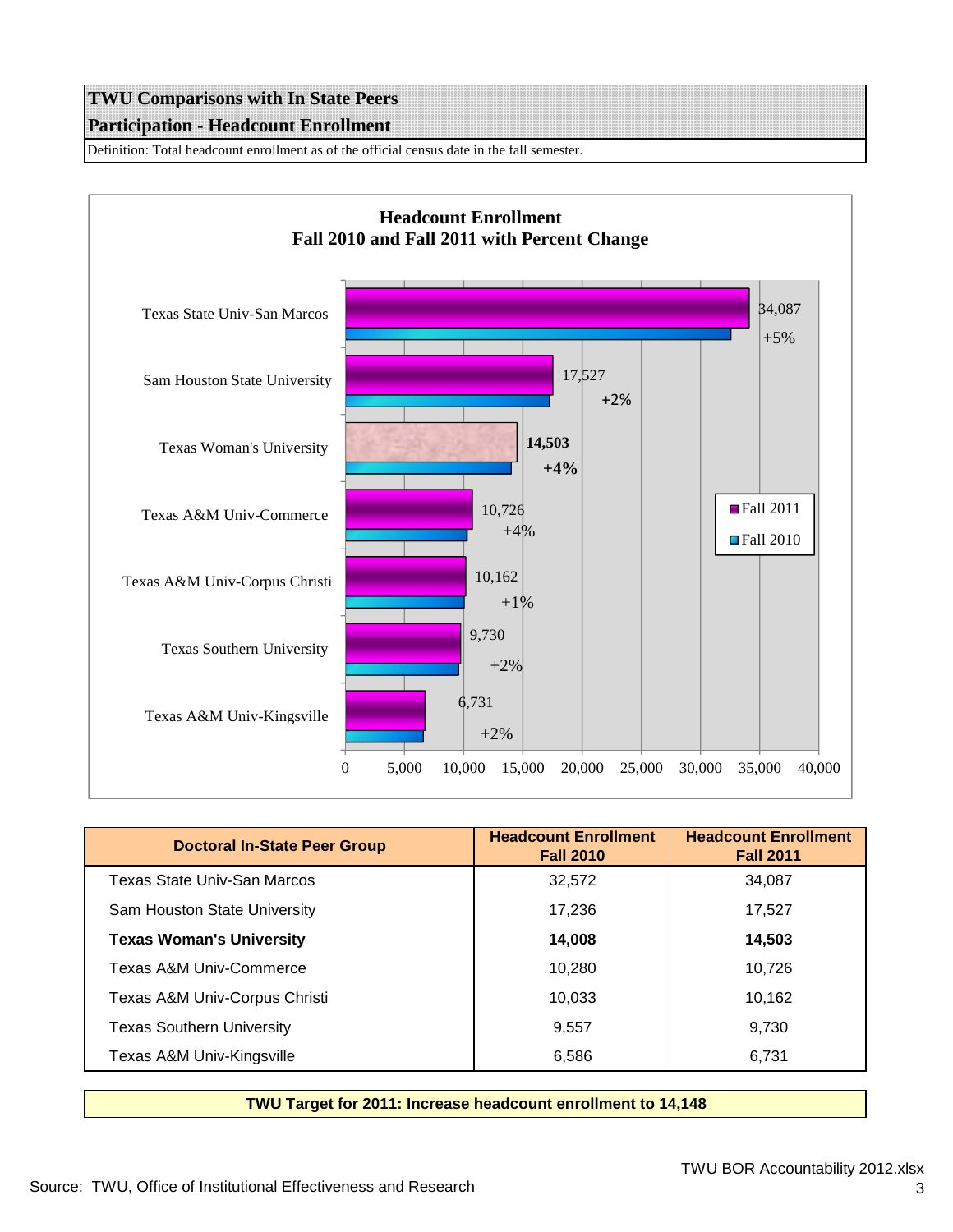## **Participation - FTE Enrollment**

Definition: The sum of Undergraduate semester credit hours (SCH)/15, Master's SCH/12, and Doctoral SCH/9.



| <b>Doctoral In-State Peer Group</b> | <b>FTE Enrollment</b><br><b>Fall 2010</b> | <b>FTE Enrollment</b><br><b>Fall 2011</b> |
|-------------------------------------|-------------------------------------------|-------------------------------------------|
| <b>Texas State Univ-San Marcos</b>  | 26,140                                    | 27,497                                    |
| Sam Houston State University        | 14,111                                    | 14,144                                    |
| <b>Texas Woman's University</b>     | 9,949                                     | 10,405                                    |
| <b>Texas Southern University</b>    | 8,354                                     | 8,239                                     |
| Texas A&M Univ-Corpus Christi       | 7,817                                     | 7,896                                     |
| Texas A&M Univ-Commerce             | 6,988                                     | 7,537                                     |
| Texas A&M Univ-Kingsville           | 5,305                                     | 5,495                                     |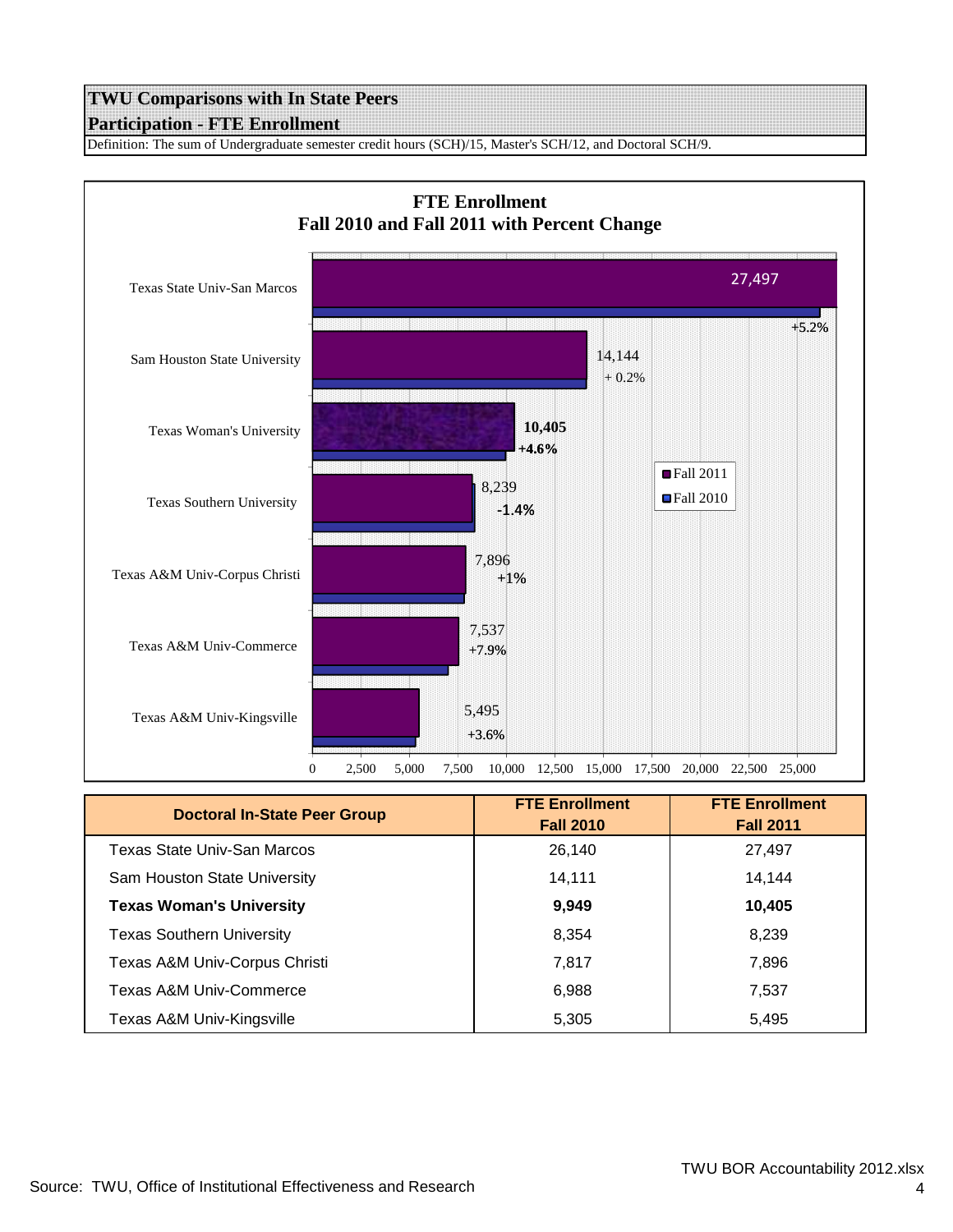#### **Success - 4 Year Graduation Rates**

Definition: Percentage of first-time-in-college (FTIC), full-time, degree-seeking students who have graduated from the *same institution or another* Texas public institution after four, five, and six years.



| <b>Doctoral In-State Peer Group</b> | 4 Year Grad Rate |             |
|-------------------------------------|------------------|-------------|
|                                     | 2004 Cohort      | 2006 Cohort |
| <b>Statewide Graduation Rate</b>    | 27%              | 29%         |
| Texas State Univ-San Marcos         | 27%              | 30%         |
| Sam Houston State University        | 24%              | 30%         |
| Texas A&M Univ-Corpus Christi       | <b>22%</b>       | 26%         |
| <b>Texas Woman's University</b>     | 25%              | 25%         |
| Texas A&M Univ-Commerce             | 23%              | <b>22%</b>  |
| Texas A&M Univ-Kingsville           | 13%              | 14%         |
| <b>Texas Southern University</b>    | 4%               | 4%          |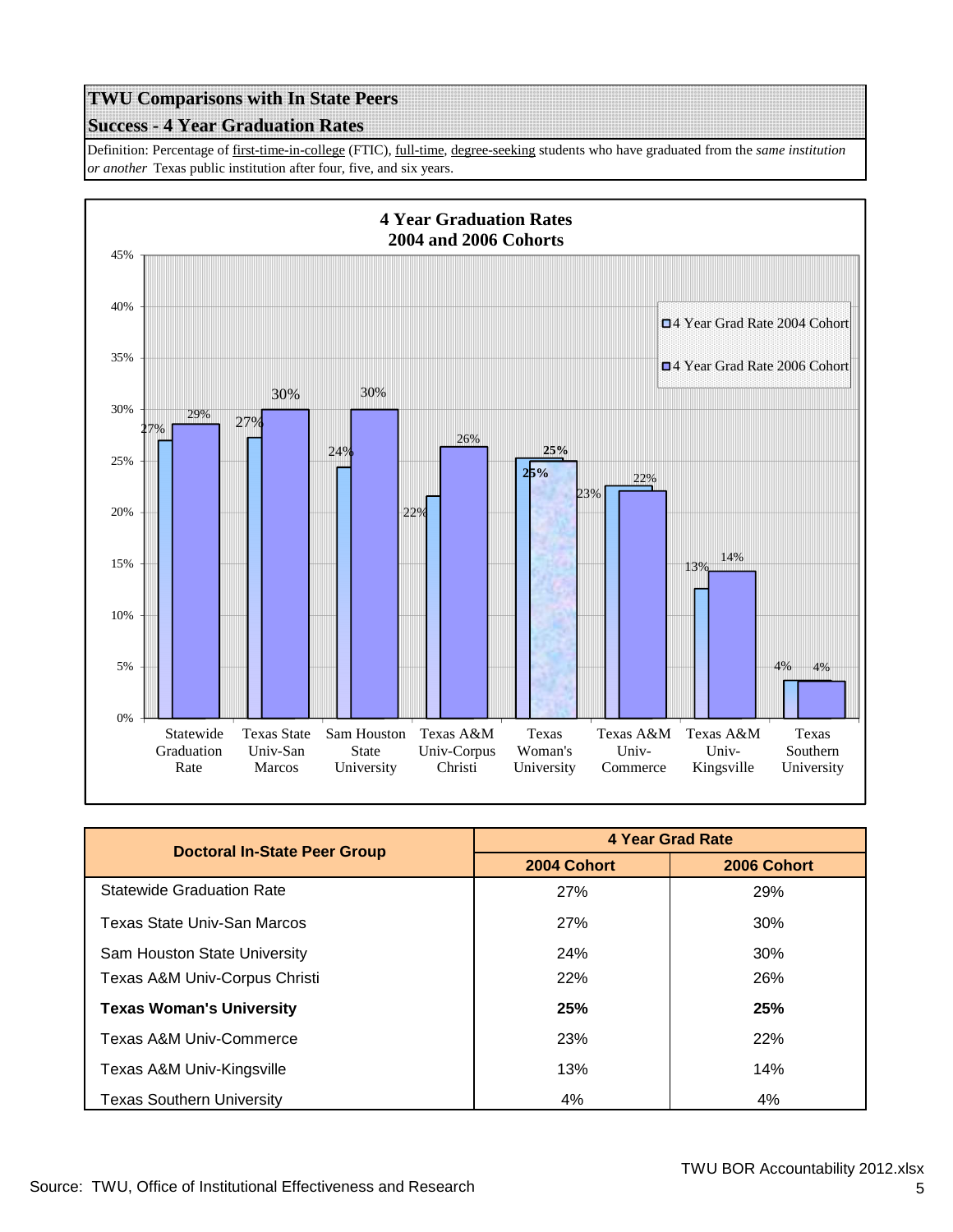#### **Success - 5 Year Graduation Rates**

Definition: Percentage of first-time-in-college (FTIC), full-time, degree-seeking students who have graduated from the *same institution or another* Texas public institution after four, five, and six years.



| <b>Doctoral In-State Peer Group</b> | 5 Year Grad Rate |      |
|-------------------------------------|------------------|------|
|                                     | 2003             | 2005 |
| <b>Statewide Graduation Rate</b>    | 48%              | 51%  |
| Texas State Univ-San Marcos         | 55%              | 55%  |
| Sam Houston State University        | 46%              | 52%  |
| Texas A&M Univ-Corpus Christi       | 43%              | 43%  |
| <b>Texas Woman's University</b>     | 44%              | 40%  |
| Texas A&M Univ-Commerce             | 44%              | 36%  |
| Texas A&M Univ-Kingsville           | 23%              | 31%  |
| <b>Texas Southern University</b>    | 7%               | 10%  |

6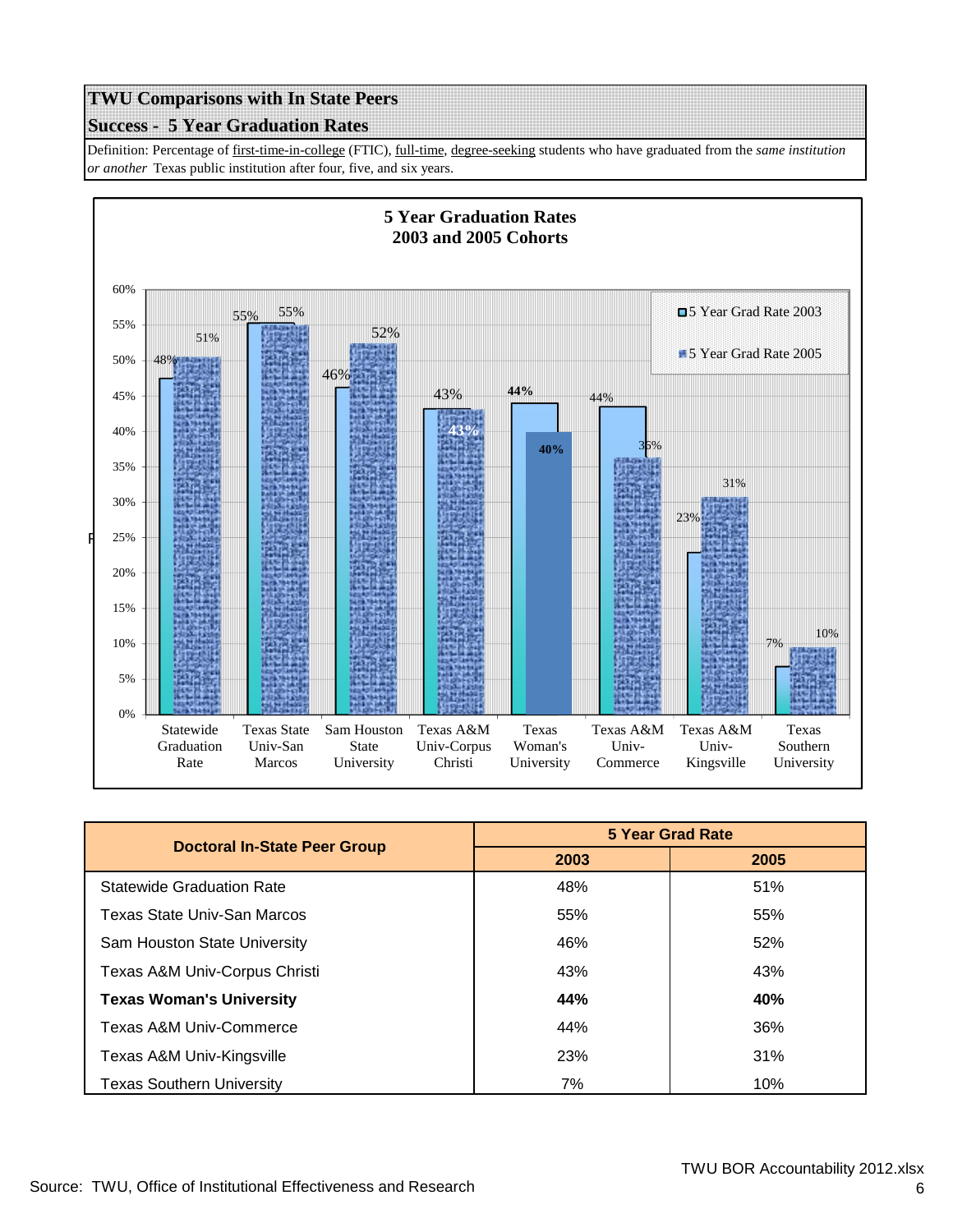#### **Success - 6 Year Graduation Rates**

Definition: Percentage of first-time-in-college (FTIC), full-time, degree-seeking students who have graduated from the *same institution or another* Texas public institution after four, five, and six years.



| <b>Doctoral In-State Peer Group</b> | <b>6 Year Grad Rate</b> |             |
|-------------------------------------|-------------------------|-------------|
|                                     | 2002 Cohort             | 2004 Cohort |
| <b>Statewide Graduation Rate</b>    | 57%                     | 57%         |
| Texas State Univ-San Marcos         | 64%                     | 64%         |
| Sam Houston State University        | 55%                     | 58%         |
| <b>Texas Woman's University</b>     | 55%                     | 55%         |
| Texas A&M Univ-Corpus Christi       | 53%                     | 50%         |
| Texas A&M Univ-Commerce             | 44%                     | 45%         |
| Texas A&M Univ-Kingsville           | 35%                     | 42%         |
| <b>Texas Southern University</b>    | 15%                     | 15%         |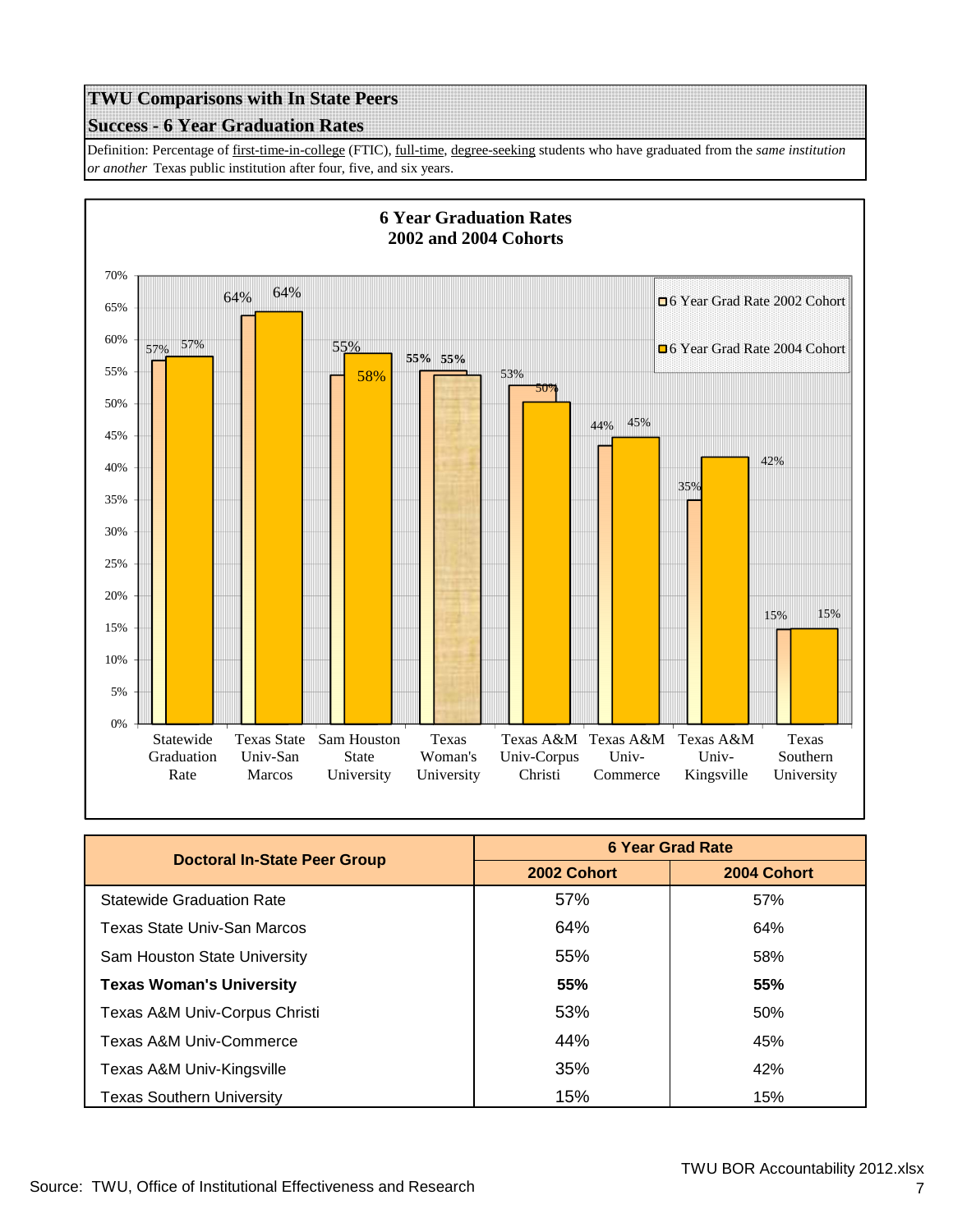#### **Success - Degrees Awarded**

Definition: Total number of degrees awarded by level.



| <b>Doctoral In-State Peer Group</b> | <b>Degrees Awarded</b> |                |
|-------------------------------------|------------------------|----------------|
|                                     | <b>FY 2010</b>         | <b>FY 2011</b> |
| Texas State Univ-San Marcos         | 6,571                  | 6,752          |
| Sam Houston State University        | 4,032                  | 3,931          |
| <b>Texas Woman's University</b>     | 3,449                  | 3,550          |
| Texas A&M Univ-Commerce             | 2,266                  | 2,560          |
| Texas A&M Univ-Corpus Christi       | 1,801                  | 1.877          |
| <b>Texas Southern University</b>    | 1.229                  | 1.277          |
| Texas A&M Univ-Kingsville           | 1,075                  | 1,224          |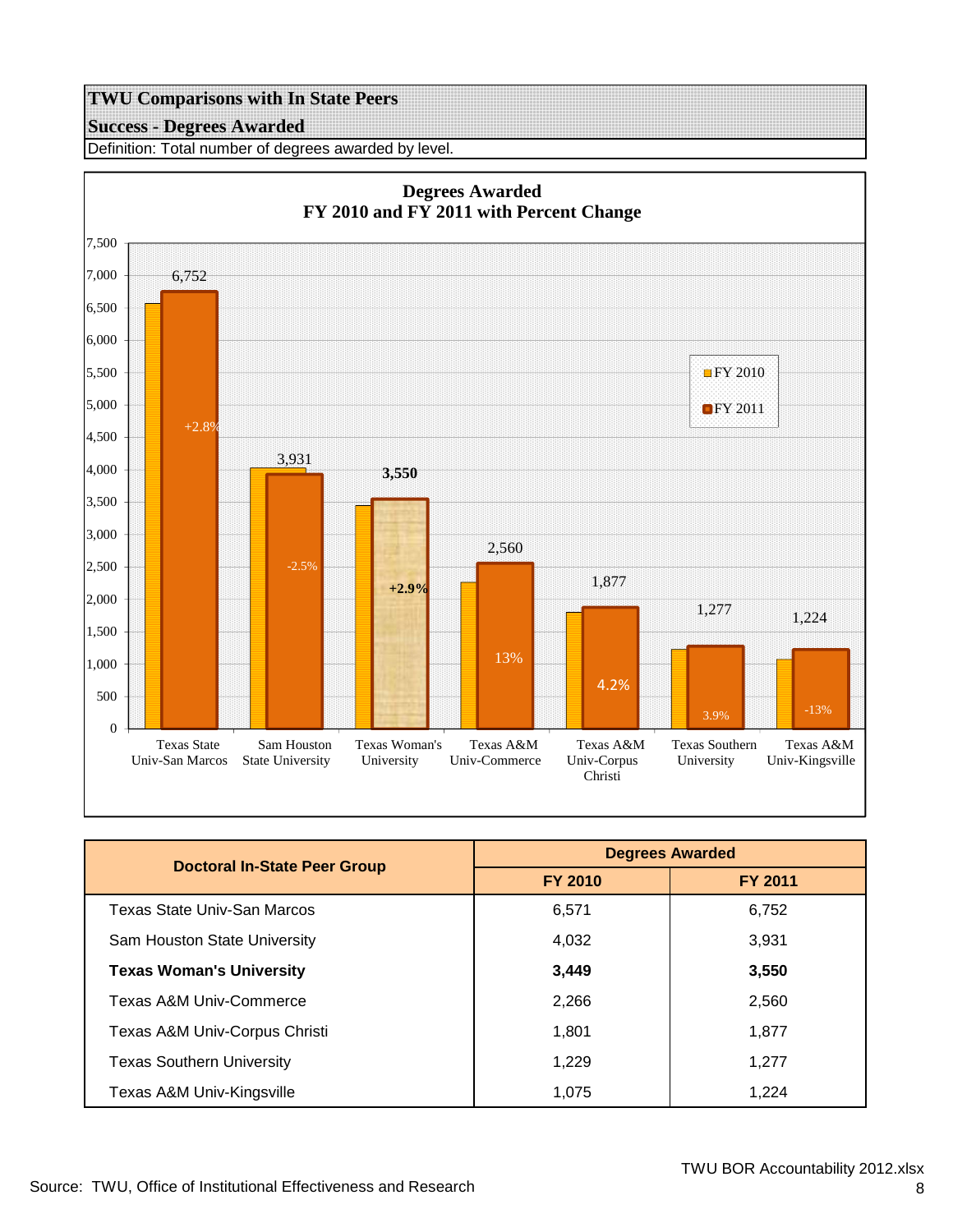

| <b>Fall 2009</b><br>50%<br>54% | <b>Fall 2010</b><br>47%<br>46%                                    |
|--------------------------------|-------------------------------------------------------------------|
|                                |                                                                   |
|                                |                                                                   |
|                                |                                                                   |
| 48%                            | 46%                                                               |
| <b>28%</b>                     | 35%                                                               |
| 28%                            | 35%                                                               |
| 40%                            | 33%                                                               |
| 35%                            | 30%                                                               |
|                                | Note: THECB did not report Fall 2011 faculty data as of 1/27/2012 |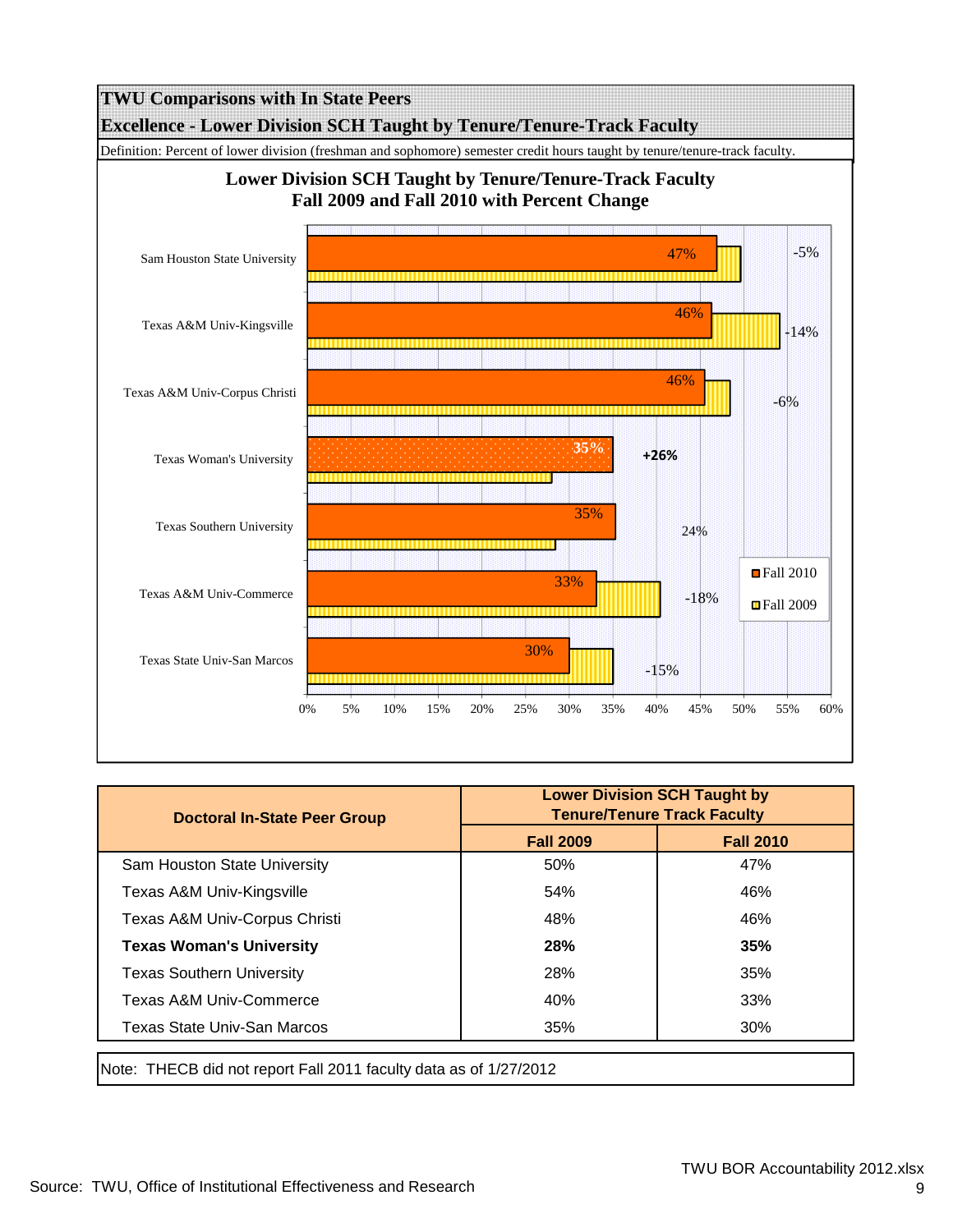

| Doctoral In-State Peer Group     | <b>Student/Faculty Ratio</b> |                  |
|----------------------------------|------------------------------|------------------|
|                                  | <b>Fall 2009</b>             | <b>Fall 2010</b> |
| Texas A&M Univ-Kingsville        | 17                           | 17               |
| <b>Texas Woman's University</b>  | 17                           | 18               |
| <b>Texas Southern University</b> | 18                           | 19               |
| Texas A&M Univ-Commerce          | 17                           | 20               |
| Texas A&M Univ-Corpus Christi    | 22                           | 21               |
| Sam Houston State University     | 25                           | 25               |
| Texas State Univ-San Marcos      | 28                           | 29               |

Note: No TWU target for reduction of this ratio has been set at this time because TWU already has a ratio lower than most other state institutions and has one of the lowest in the doctoral peer group. THECB did not report Fall 2011 faculty data as of 1/27/2012.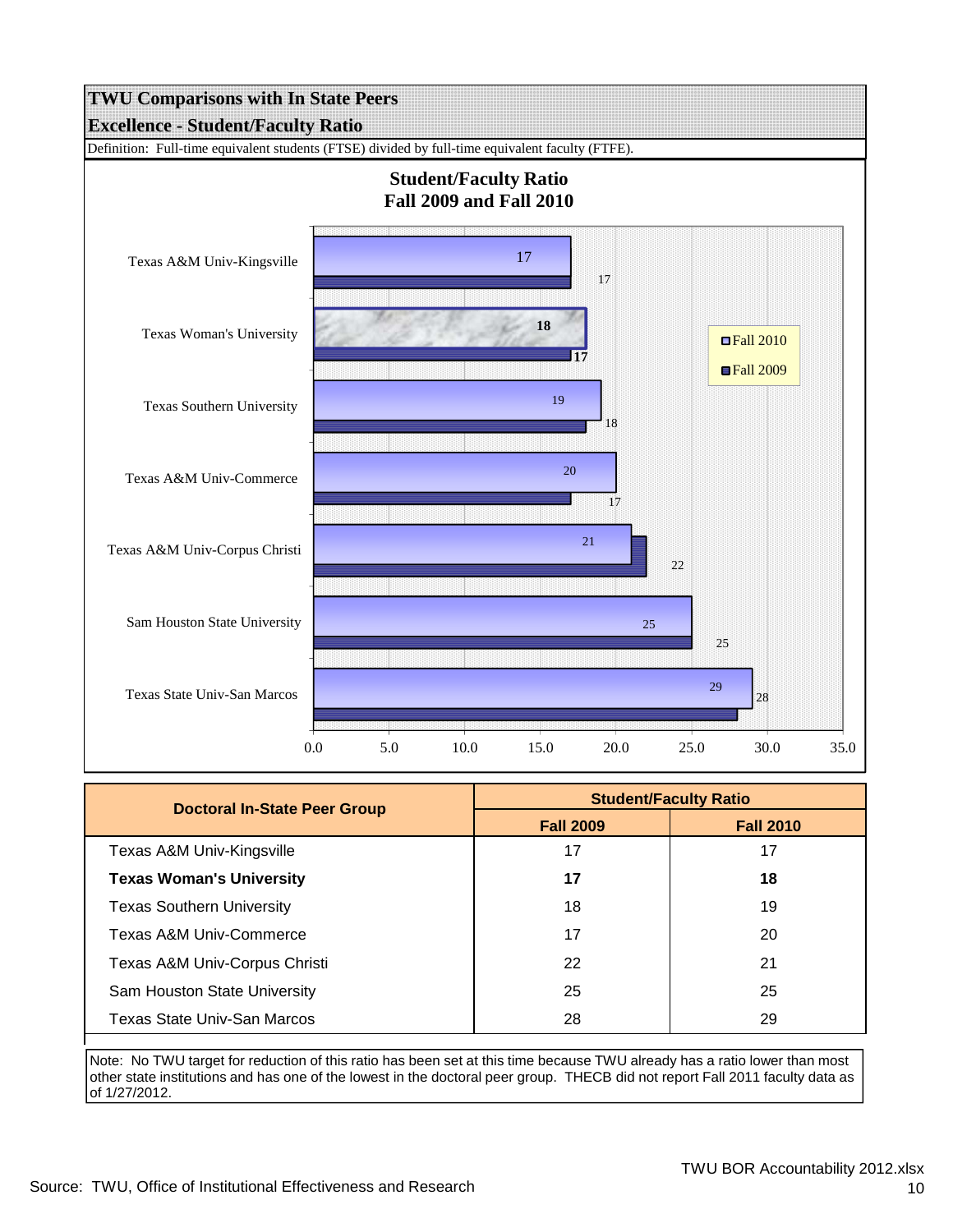#### **Research - Research Expenditures**

Definition: Research expenditures by source of funds as reported in the annual research expenditures report.



| <b>Doctoral In-State Peer Group</b> | <b>Research Expenditures</b> |                |
|-------------------------------------|------------------------------|----------------|
|                                     | <b>FY 2010</b>               | <b>FY 2011</b> |
| Texas State Univ-San Marcos         | \$30,560,000                 | \$33,487,000   |
| Texas A&M Univ-Corpus Christi       | \$15,011,000                 | \$16,244,000   |
| Texas A&M Univ-Kingsville           | \$16,299,000                 | \$16,159,000   |
| <b>Texas Southern University</b>    | \$7,004,000                  | \$6,318,000    |
| Sam Houston State University        | \$6,926,000                  | \$5,553,000    |
| <b>Texas Woman's University</b>     | \$2,040,000                  | \$2,652,000    |
| <b>Texas A&amp;M Univ-Commerce</b>  | \$2,680,000                  | \$2,327,000    |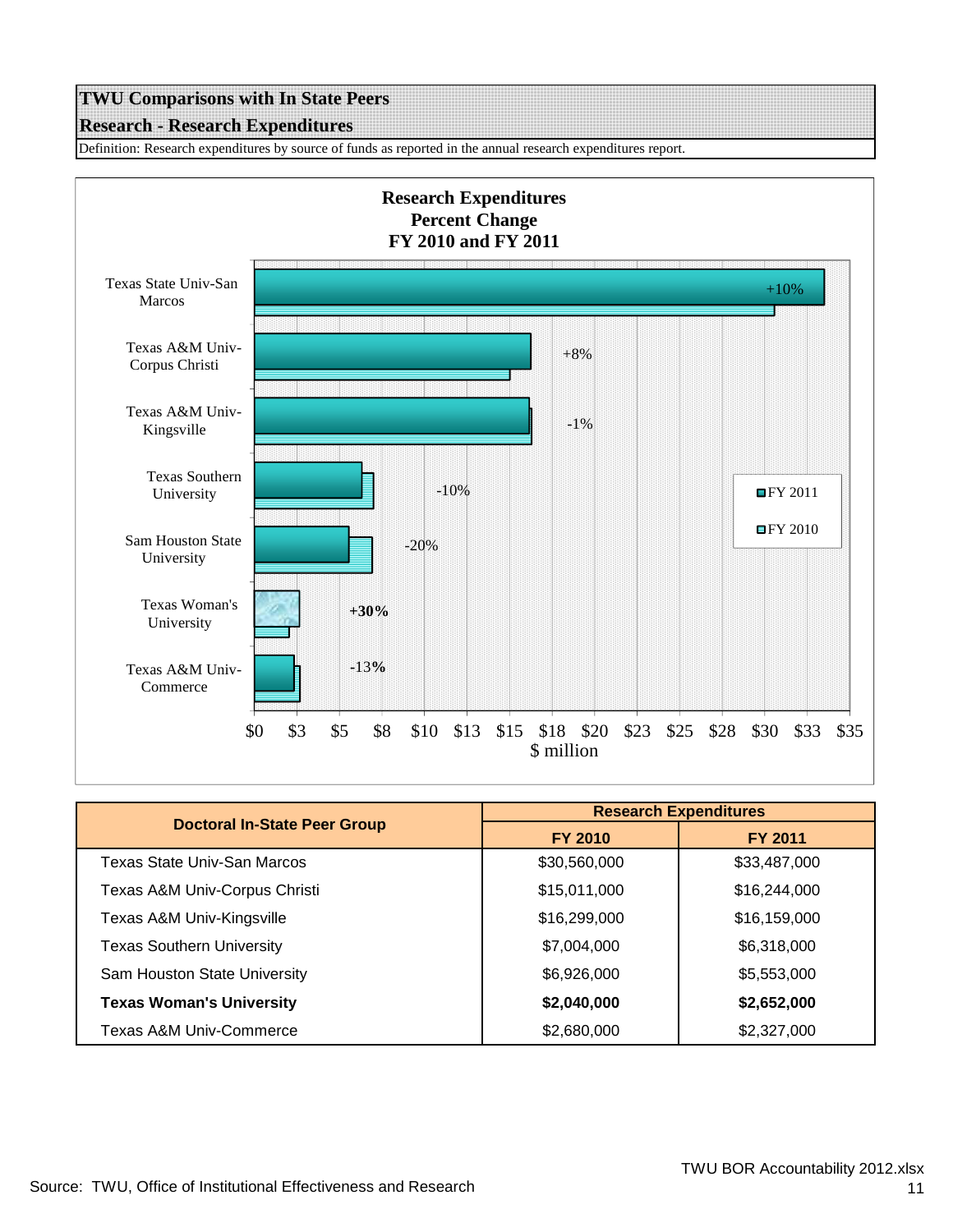**Research - Federal & Private Research Expenditures per FTE Tenure/Tenure-Track Faculty**

Definition: Federal and private research expenditures divided by the number of all tenure/tenure-track full-time equivalent teaching faculty (FTFE). The inclusion of private research funds was made to match the LBB performance measure. This measure definition changed in FY 2007.



|                                     | <b>Federal \$ per FTE Tenure/TT Faculty</b> |                |
|-------------------------------------|---------------------------------------------|----------------|
| <b>Doctoral In-State Peer Group</b> | <b>FY 2010</b>                              | <b>FY 2011</b> |
| Texas A&M Univ-Corpus Christi       | \$51,443                                    | \$47,833       |
| Texas A&M Univ-Kingsville           | \$48,064                                    | \$46,935       |
| Texas State Univ-San Marcos         | \$26,766                                    | \$35,781       |
| <b>Texas Southern University</b>    | \$24,909                                    | \$19,212       |
| Sam Houston State University        | \$18,469                                    | \$9,930        |
| Texas A&M Univ-Commerce             | \$8,194                                     | \$9,751        |
| <b>Texas Woman's University</b>     | \$3,490                                     | \$5,794        |